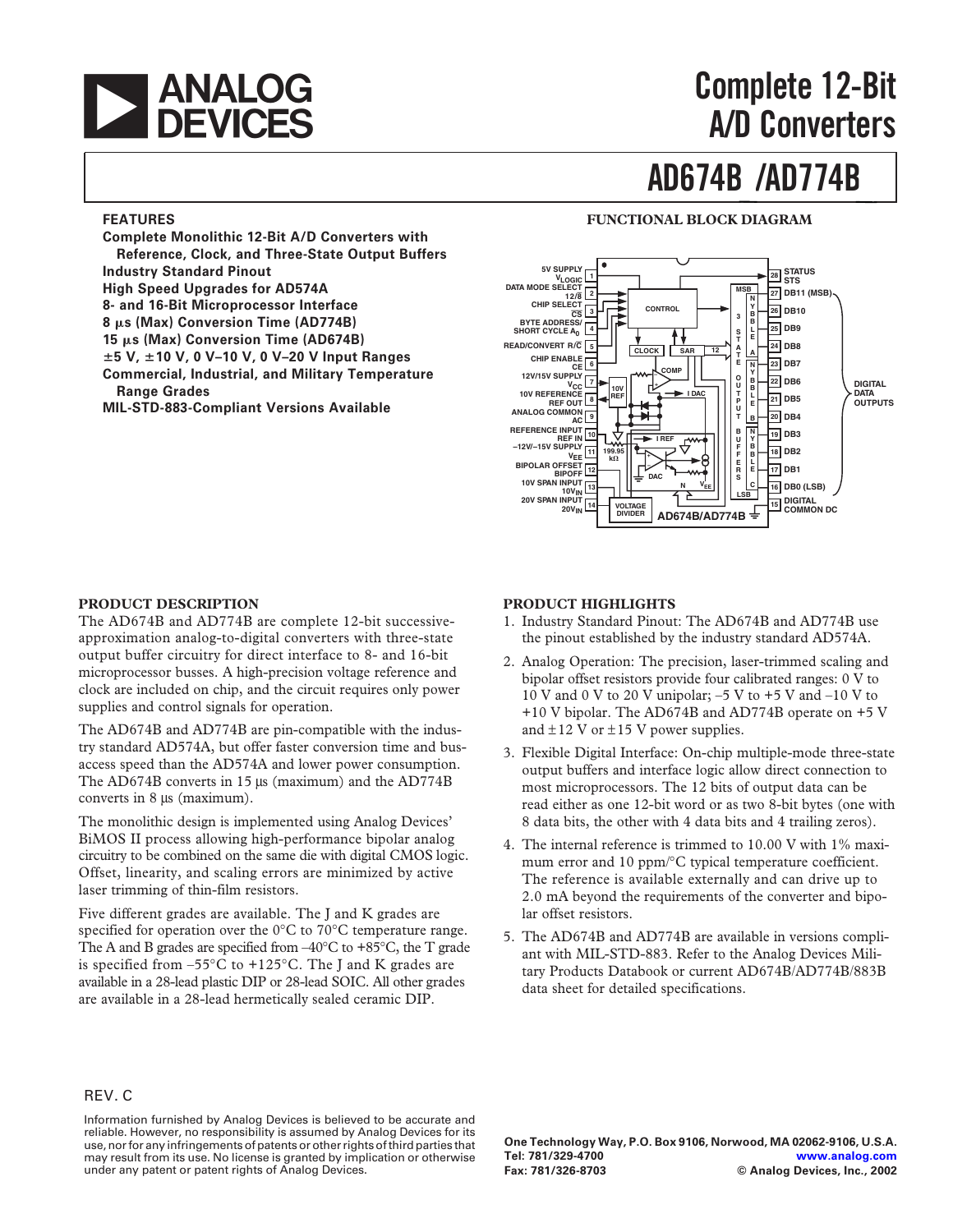# **AD674B/AD774B-SPECIFICATIONS**  $(T_{MIN}$  to  $T_{MAX}$  with  $V_{CC} = +15$  V  $\pm$  10% or +12 V  $\pm$  5%,

**VLOGIC = +5 V 10%, VEE = –15 V 10% or –12 V 5%, unless otherwise noted.)**

|                                                                                                                                                                                                            | J Grade                      |            | <b>K</b> Grade                     |                                | A Grade              |                                          | <b>B</b> Grade                |                                 |                        | T Grade                           |            |                                                             |                               |                             |                        |                                        |
|------------------------------------------------------------------------------------------------------------------------------------------------------------------------------------------------------------|------------------------------|------------|------------------------------------|--------------------------------|----------------------|------------------------------------------|-------------------------------|---------------------------------|------------------------|-----------------------------------|------------|-------------------------------------------------------------|-------------------------------|-----------------------------|------------------------|----------------------------------------|
| Model (AD674B or AD774B)                                                                                                                                                                                   |                              |            | Min Typ Max                        |                                |                      | Min Typ Max                              |                               |                                 | Min Typ Max            |                                   |            | Min Typ Max                                                 | Min Typ Max                   |                             |                        | Unit                                   |
| <b>RESOLUTION</b>                                                                                                                                                                                          |                              |            | 12                                 |                                |                      | 12                                       |                               |                                 | 12                     |                                   |            | 12                                                          |                               |                             | 12                     | <b>Bits</b>                            |
| LINEARITY ERROR @ 25°C<br>$T_{MIN}$ to $T_{MAX}$                                                                                                                                                           |                              |            | ±1<br>±1                           |                                |                      | ±1/2<br>±1/2                             |                               |                                 | ±1<br>±1               |                                   |            | ±1/2<br>±1/2                                                |                               |                             | ±1/2<br>±1             | <b>LSB</b><br><b>LSB</b>               |
| DIFFERENTIAL LINEARITY ERROR<br>(Minimum Resolution for Which No<br>Missing Codes are Guaranteed)                                                                                                          | 12                           |            |                                    | 12                             |                      |                                          | 12                            |                                 |                        | 12                                |            |                                                             | 12                            |                             |                        | <b>Bits</b>                            |
| UNIPOLAR OFFSET <sup>1</sup> @ 25°C                                                                                                                                                                        |                              |            | ±2                                 |                                |                      | ±2                                       |                               |                                 | ±2                     |                                   |            | ±2                                                          |                               |                             | ±2                     | <b>LSB</b>                             |
| BIPOLAR OFFSET <sup>1</sup> @ 25°C                                                                                                                                                                         |                              |            | ±6                                 |                                |                      | ±3                                       |                               |                                 | ±6                     |                                   |            | ±3                                                          |                               |                             | ±3                     | <b>LSB</b>                             |
| FULL-SCALE CALIBRATION ERROR $^{1, \, 2}$<br>@ 25°C (with Fixed 50 $\Omega$ Resistor<br>from REF OUT to REF IN)                                                                                            |                              | 0.1        | 0.25                               |                                | 0.1                  | 0.125                                    |                               |                                 | $0.1$ 0.25             |                                   | 0.1        | 0.125                                                       |                               |                             | $0.1$ 0.125            | $%$ of FS                              |
| TEMPERATURE RANGE                                                                                                                                                                                          | $\bf{0}$                     |            | 70                                 | $\bf{0}$                       |                      | 70                                       | $-40$                         |                                 | $+85$                  | $-40$                             |            | $+85$                                                       | $-55$                         |                             | $+125$                 | $^{\circ}C$                            |
| TEMPERATURE DRIFT <sup>3</sup><br>(Using Internal Reference)<br>Unipolar<br><b>Bipolar Offset</b><br>Full-Scale Calibration                                                                                |                              |            | ±2<br>±2<br>±6                     |                                |                      | ±1<br>±1<br>±2                           |                               |                                 | ±2<br>±2<br>±8         |                                   |            | ±1<br>±1<br>±5                                              |                               |                             | ±1<br>±2<br>±7         | <b>LSB</b><br><b>LSB</b><br><b>LSB</b> |
| POWER SUPPLY REJECTION<br>Max Change in Full-Scale Calibration<br>$V_{CC}$ = +15 V $\pm$ 1.5 V or +12 V $\pm$ 0.6 V<br>$V_{LOGIC}$ = +5 V $\pm$ 0.5 V<br>$V_{EE}$ = -15 V $\pm$ 1.5 V or -12 V $\pm$ 0.6 V |                              |            | ±2<br>±1/2<br>±2                   |                                |                      | ±1<br>±1/2<br>±1                         |                               |                                 | ±2<br>±1/2<br>±2       |                                   |            | ±1<br>±1/2<br>±1                                            |                               |                             | ±1<br>±1/2<br>±1       | <b>LSB</b><br><b>LSB</b><br><b>LSB</b> |
| <b>ANALOG INPUT</b><br><b>Input Ranges</b><br>Bipolar<br>Unipolar                                                                                                                                          | $-5$<br>$-10$<br>$\mathbf 0$ |            | $+5$<br>$+10$<br>10                | $-5$<br>$-10$<br>$\mathbf{0}$  |                      | $+5$<br>$+10$<br>10                      | $-5$<br>$-10$<br>$\mathbf{0}$ |                                 | $+5$<br>$+10$<br>10    | $-5$<br>$-10$<br>$\boldsymbol{0}$ |            | $+5$<br>$+10$<br>10                                         | $-5$<br>$-10$<br>$\mathbf{0}$ |                             | $+5$<br>$+10$<br>10    | V<br>V<br>V                            |
| Input Impedance<br>10 V Span<br>20 V Span                                                                                                                                                                  | $\mathbf 0$<br>3<br>6        | 5<br>10    | 20<br>7<br>14                      | $\boldsymbol{0}$<br>3<br>6     | 5<br>10              | 20<br>7<br>14                            | $\mathbf{0}$<br>3<br>6        | 5<br>10 14                      | 20<br>$\overline{7}$   | $\boldsymbol{0}$<br>3<br>6        | 5<br>10    | 20<br>7<br>14                                               | $\mathbf{0}$<br>3<br>6        | 5<br>10                     | 20<br>7<br>14          | V<br>$k\Omega$<br>$k\Omega$            |
| <b>POWER SUPPLIES</b><br>Operating Range<br>$\rm V_{LOGIC}$<br>$V_{CC}$<br>$V_{EE}$<br>Operating Current<br>$I_{LOGIC}$<br>$I_{\rm CC}$                                                                    | 4.5<br>11.4<br>$-16.5$       | 3.5<br>3.5 | 5.5<br>16.5<br>7<br>$\overline{7}$ | 4.5<br>11.4<br>$-11.4$ $-16.5$ | $3.5 \quad 7$<br>3.5 | 5.5<br>16.5<br>$-11.4$<br>$\overline{7}$ | 4.5<br>11.4<br>$-16.5$        | $3.5 \t7$<br>$3.5 \t7$<br>10 14 | 5.5<br>16.5<br>$-11.4$ | 4.5<br>11.4<br>$-16.5$            | 3.5<br>3.5 | 5.5<br>16.5<br>$-11.4$<br>$\overline{7}$<br>$7\phantom{.0}$ | 4.5<br>11.4<br>$-16.5$        | $3.5 \quad 7$<br>$3.5 \t 7$ | 5.5<br>16.5<br>$-11.4$ | V<br>V<br>V<br>mA<br>mA                |
| $I_{EE}$<br>POWER CONSUMPTION                                                                                                                                                                              |                              | 10<br>220  | 14<br>375                          |                                | 10<br>220 375        | 14                                       |                               |                                 | 220 375                |                                   | 10         | 14<br>220 375                                               |                               | 10 14                       | 220 375                | mA<br>$\bold{m}\bold{W}^4$             |
|                                                                                                                                                                                                            |                              | 175        |                                    |                                | 175                  |                                          |                               | 175                             |                        |                                   | 175        |                                                             |                               | 175                         |                        | $mW^5$                                 |
| INTERNAL REFERENCE VOLTAGE<br>Output Current<br>(Available for External Loads)<br>(External Load Should Not<br>Change During the Conversion)                                                               | 9.9                          |            | $10.0$ 10.1<br>2.0                 | 9.9                            |                      | $10.0$ 10.1<br>2.0                       | 9.9                           |                                 | 10.0 10.1<br>2.0       | 9.9                               |            | 10.0 10.1<br>2.0                                            | 9.9                           |                             | 10.0 10.1<br>2.0       | V<br>mA                                |

NOTES

<sup>1</sup>Adjustable to zero.

<sup>2</sup>Includes internal voltage reference error.

<sup>3</sup>Maximum change from 25°C value to the value at  $T_{\text{MIN}}$  or  $T_{\text{MAX}}$ .

<sup>4</sup>Tested with REF OUT tied to REF IN through 50  $\Omega$  resistor, V<sub>CC</sub> = +16.5 V, V<sub>EE</sub> = –16.5 V, V<sub>LOGIC</sub> = +5.5 V, and outputs in high-Z mode.

<sup>5</sup>Tested with REF OUT tied to REF IN through 50 Ω resistor, V<sub>CC</sub> = +12 V, V<sub>EE</sub> = -12 V, V<sub>LOGIC</sub> = +5 V, and outputs in high-Z mode.

Specifications subject to change without notice.

Specifications shown in **boldface** are tested on all devices at final electrical test at T<sub>MIN</sub>, 25°C, and T<sub>MAX</sub>. Results from those tests are used to calculate outgoing quality levels. All min and max specifications are guaranteed, although only those shown in boldface are tested.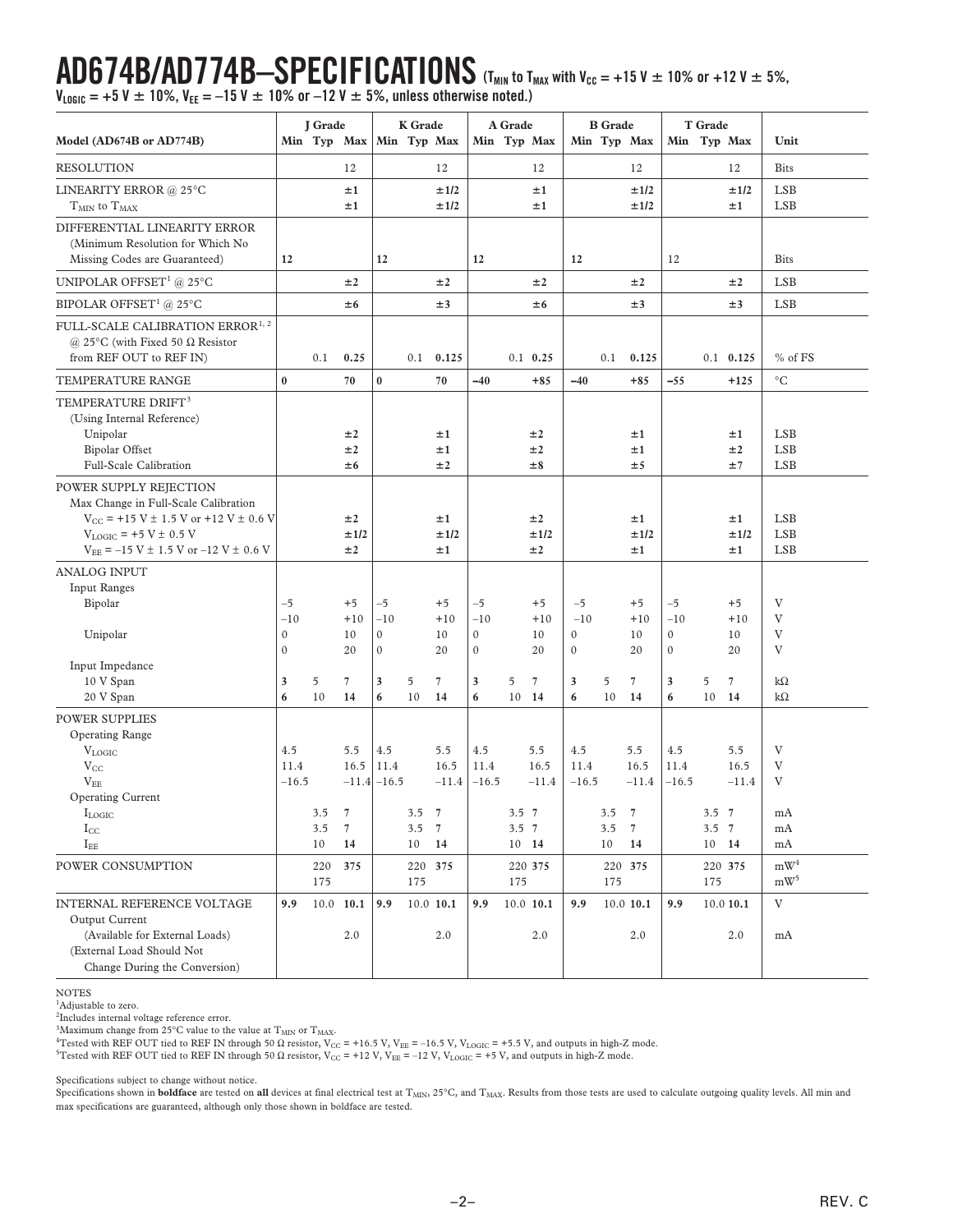# **DIGITAL SPECIFICATIONS**  $V_{EE} = -15$  V  $\pm$  10% or  $-12$  V  $\pm$  5%, unless otherwise noted.)<br>

| <b>Parameter</b>     |                                              | <b>Test Conditions</b>                    | Min    | <b>Max</b>        | Unit     |
|----------------------|----------------------------------------------|-------------------------------------------|--------|-------------------|----------|
| LOGIC INPUTS         |                                              |                                           |        |                   |          |
| V <sub>IH</sub>      | High Level Input Voltage                     |                                           | 2.0    | $V_{LOGIC}$ + 0.5 | V        |
| $V_{IL}$             | Low Level Input Voltage                      |                                           | $-0.5$ | $+0.8$            | V        |
| I <sub>IH</sub>      | High Level Input Current                     | $V_{IN} = V_{LOGIC}$                      | $-10$  | $+10$             | μA       |
| $I_{IL}$<br>$C_{IN}$ | Low Level Input Current<br>Input Capacitance | $V_{IN} = 0 V$                            | $-10$  | $+10$<br>10       | μA<br>pF |
| <b>LOGIC OUTPUTS</b> |                                              |                                           |        |                   |          |
| $V_{OH}$             | High Level Output Voltage                    | $I_{OH} = 0.5$ mA                         | 2.4    |                   | V        |
| $V_{OL}$             | Low Level Output Voltage                     | $I_{\text{OL}} = 1.6 \text{ mA}$          |        | 0.4               | V        |
| $I_{OZ}$             | High-Z Leakage Current                       | $V_{\text{IN}} = 0$ to $V_{\text{LOGIC}}$ | $-10$  | $+10$             | μA       |
| $C_{OZ}$             | High-Z Output Capacitance                    |                                           |        | 10                | pF       |

 $\textbf{SWITCHING SPECIFICATIONS}$  (For all grades T<sub>MIN</sub> to T<sub>MAX</sub> with V<sub>CC</sub> = +15 V  $\pm$  10% or +12 V  $\pm$  5%, unless otherwise noted.)

#### **CONVERTER START TIMING (Figure 1)**

|                                         |                     | J, K, A, B Grades |     |             | <b>T</b> Grade |     |                    |    |
|-----------------------------------------|---------------------|-------------------|-----|-------------|----------------|-----|--------------------|----|
| Parameter                               | <b>Symbol</b>       |                   |     | Min Typ Max |                |     | Min Typ Max   Unit |    |
| Conversion Time                         |                     |                   |     |             |                |     |                    |    |
| 8-Bit Cycle (AD674B)                    | $t_{C}$             | 6                 | 8   | 10          | 6              | 8   | 10                 | μs |
| 12-Bit Cycle (AD674B) $ t_C $           |                     | 9                 | 12  | 15          | 9              | 12  | 15                 | μs |
| 8-Bit Cycle (AD774B)                    | $t_{C}$             | 4                 | 5   | 6           | 4              | 5   | 6                  | μs |
| 12-Bit Cycle (AD774B)                   | $t_{C}$             | 6                 | 7.3 | 8           | 6              | 7.3 | 8                  | μs |
| STS Delay from CE                       | $t_{\rm DSC}$       |                   |     | 200         |                |     | 225                | ns |
| CE Pulsewidth                           | t <sub>he C</sub>   | 50                |     |             | 50             |     |                    | ns |
| CS to CE Setup                          | tssc                | 50                |     |             | 50             |     |                    | ns |
| CS Low During CE High                   | $t_{HSC}$           | 50                |     |             | 50             |     |                    | ns |
| R/C to CE Setup                         | $t_{\text{SRC}}$    | 50                |     |             | 50             |     |                    | ns |
| R/C LOW During CE High t <sub>HRC</sub> |                     | 50                |     |             | 50             |     |                    | ns |
| $A_0$ to CE Setup                       | $t_{SAC}$           | $\mathbf{0}$      |     |             | 0              |     |                    | ns |
| $A_0$ Valid During CE High              | $\tau_{\text{HAC}}$ | 50                |     |             | 50             |     |                    | ns |

#### **READ TIMING—FULL CONTROL MODE (Figure 2)**

|                                   |                       | $J, K, A, B$ Grades |    |                              | <b>T</b> Grade  |    |     |    |
|-----------------------------------|-----------------------|---------------------|----|------------------------------|-----------------|----|-----|----|
| <b>Parameter</b>                  | <b>Symbol</b>         |                     |    | Min Typ Max Min Typ Max Unit |                 |    |     |    |
| Access Time                       |                       |                     |    |                              |                 |    |     |    |
| $C_{I} = 100 \text{ pF}$          | $t_{DD}$ <sup>1</sup> |                     | 75 | 150                          |                 | 75 | 150 | ns |
| Data Valid After CE Low           | $t_{HD}$              | $25^{2}$            |    |                              | $25^{2}$        |    |     | ns |
|                                   |                       | 20 <sup>3</sup>     |    |                              | 15 <sup>4</sup> |    |     | ns |
| Output Float Delay                | $t_{HL}$ <sup>5</sup> |                     |    | 150                          |                 |    | 150 | ns |
| CS to CE Setup                    | $t_{SSR}$             | 50                  |    |                              | 50              |    |     | ns |
| R/C to CE Setup                   | $t_{\rm SRR}$         | $\Omega$            |    |                              | $\Omega$        |    |     | ns |
| $A_0$ to CE Setup                 | $t_{\text{SAR}}$      | 50                  |    |                              | 50              |    |     | ns |
| CS Valid After CE Low             | $t_{HSR}$             | $\Omega$            |    |                              | $\Omega$        |    |     | ns |
| R/C High After CE Low             | $t_{\rm HRR}$         | $\Omega$            |    |                              | $\Omega$        |    |     | ns |
| A <sub>0</sub> Valid After CE Low | $t_{\rm HAR}$         | 50                  |    |                              | 50              |    |     | ns |

#### **NOTES**

 $1_{\text{tDD}}$  is measured with the load circuit of Figure 3a and is defined as the time required for an output to cross 0.4 V or 2.4 V.

<sup>2</sup>0°C to  $T_{MAX}$ .

 ${}^3$ At –40 ${}^{\circ}$ C.

 ${}^4$ At –55°C.

 $^{5}$ t<sub>HL</sub> is defined as the time required for the data lines to change 0.5 V when loaded with the circuit of Figure 3b.

Specifications shown in **boldface** are tested on all devices at final electrical test with worst case supply voltages at  $T_{MIN}$ ,  $25^{\circ}$ C, and  $T_{MAX}$ . Results from those tests are used to calculate outgoing quality levels. All min and max specifications are guaranteed, although only those shown in boldface are tested.

Specifications subject to change without notice.









Figure 3b. Load Circuit for Output Float Delay Test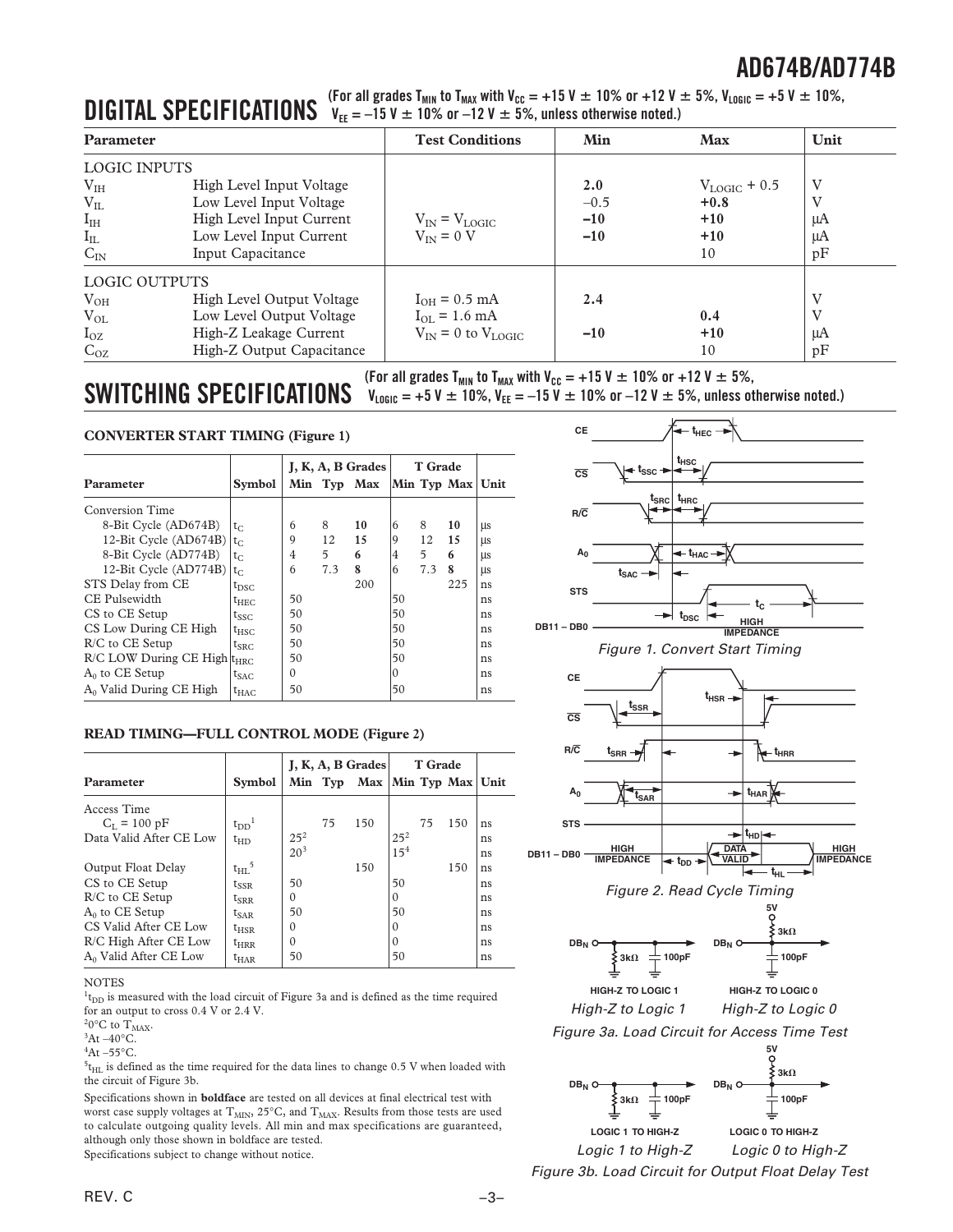#### **TIMING—STAND ALONE MODE (Figures 4a and 4b)**

|                                             |               |     |     | $J, K, A, B$ Grades | <b>T</b> Grade |     |                  |    |
|---------------------------------------------|---------------|-----|-----|---------------------|----------------|-----|------------------|----|
| <b>Parameter</b>                            | Svmbol        |     |     | Min Typ Max         |                |     | Min Typ Max Unit |    |
| Data Access Time                            | $t_{\rm DDR}$ |     |     | 150                 |                |     | 150              | ns |
| Low R/C Pulsewidth                          | $t_{\rm HRI}$ | 50  |     |                     | 50             |     |                  | ns |
| STS Delay from R/C                          | $t_{DS}$      |     |     | 200                 |                |     | 225              | ns |
| Data Valid After R/C Low                    | $t_{\rm HDR}$ | 25  |     |                     | 25             |     |                  | ns |
| STS Delay After Data Valid  t <sub>HS</sub> |               | 30  | 200 | 600                 | 30             | 200 | 600              | ns |
| High R/C Pulsewidth                         | $t_{HRH}$     | 150 |     |                     | 150            |     |                  | ns |

Specifications subject to change without notice.

#### **ABSOLUTE MAXIMUM RATINGS\***

| $V_{CC}$ to Digital Common $\ldots \ldots \ldots \ldots \ldots \ldots \ldots$ 0 to +16.5 V      |
|-------------------------------------------------------------------------------------------------|
|                                                                                                 |
|                                                                                                 |
|                                                                                                 |
| Digital Inputs to Digital Common $-0.5$ V to V <sub>LOGIC</sub> +0.5 V                          |
| Analog Inputs to Analog Common $\ldots \ldots \ldots \ldots$ V <sub>EE</sub> to V <sub>CC</sub> |
|                                                                                                 |
| REF OUT  Indefinite Short to Common                                                             |
|                                                                                                 |
|                                                                                                 |
|                                                                                                 |
|                                                                                                 |
|                                                                                                 |

**\***Stresses above those listed under Absolute Maximum Ratings may cause permanent damage to the device. This is a stress rating only and functional operation of the device at these or any other conditions above those indicated in the operational section of this specification is not implied. Exposure to absolute maximum rating conditions for extended periods may affect device reliability.



Figure 4a. Standalone Mode Timing Low Pulse R/ $\overline{C}$ 



Figure 4b. Standalone Mode Timing High Pulse for  $R/\overline{C}$ 

#### **ORDERING GUIDE**

| Temperature                         | Conversion<br>Time (max) | <b>INL</b><br>$(T_{MIN}$ to $T_{MAX}$ ) | Package<br>Description | Package<br>Option <sup>2</sup> |
|-------------------------------------|--------------------------|-----------------------------------------|------------------------|--------------------------------|
| $0^{\circ}$ C to $70^{\circ}$ C     | $15 \mu s$               | $\pm$ 1 LSB                             | Plastic DIP            | $N-28$                         |
| $0^{\circ}$ C to $70^{\circ}$ C     | $15 \mu s$               | $\pm 1/2$ LSB                           | Plastic DIP            | $N-28$                         |
| $-40^{\circ}$ C to $+85^{\circ}$ C  | $15 \mu s$               | $\pm$ 1 LSB                             | Plastic SOIC           | $R-28$                         |
| $-40^{\circ}$ C to $+85^{\circ}$ C  | $15 \mu s$               | $\pm$ 1/2 LSB                           | Plastic SOIC           | $R-28$                         |
| $-40^{\circ}$ C to $+85^{\circ}$ C  | $15 \mu s$               | $\pm$ 1 LSB                             | Ceramic DIP            | $D-28$                         |
| $-40^{\circ}$ C to $+85^{\circ}$ C  | $15 \mu s$               | $\pm 1/2$ LSB                           | Ceramic DIP            | $D-28$                         |
| $-55^{\circ}$ C to $+125^{\circ}$ C | $15 \mu s$               | $\pm$ 1 LSB                             | Ceramic DIP            | $D-28$                         |
| $0^{\circ}$ C to $70^{\circ}$ C     | $8 \mu s$                | $\pm$ 1 LSB                             | Plastic DIP            | $N-28$                         |
| $0^{\circ}$ C to $70^{\circ}$ C     | $8 \mu s$                | $\pm$ 1/2 LSB                           | Plastic DIP            | $N-28$                         |
| $-40^{\circ}$ C to $+85^{\circ}$ C  | $8 \mu s$                | $\pm$ 1 LSB                             | Plastic SOIC           | $R-28$                         |
| $-40^{\circ}$ C to $+85^{\circ}$ C  | $8 \mu s$                | $\pm 1/2$ LSB                           | Plastic SOIC           | $R-28$                         |
| $-40^{\circ}$ C to $+85^{\circ}$ C  | $8 \mu s$                | $\pm$ 1 LSB                             | Ceramic DIP            | $D-28$                         |
| $-40^{\circ}$ C to $+85^{\circ}$ C  | $8 \mu s$                | $\pm 1/2$ LSB                           | Ceramic DIP            | $D-28$                         |
| $-55^{\circ}$ C to $+125^{\circ}$ C | $8 \mu s$                | $\pm$ 1 LSB                             | Ceramic DIP            | $D-28$                         |
|                                     |                          |                                         |                        |                                |

NOTES

<sup>1</sup>For details on grade and package offerings screened in accordance with MIL-STD-883, refer to the Analog Devices Military Products Databook or the current AD674B/ AD774B/883B data sheet.  $2N =$  Plastic DIP; D = Hermetic DIP; R = Plastic SOIC.

#### **CAUTION**

ESD (electrostatic discharge) sensitive device. Electrostatic charges as high as 4000 V readily accumulate on the human body and test equipment and can discharge without detection. Although the AD674B/AD774B features proprietary ESD protection circuitry, permanent damage may occur on devices subjected to high energy electrostatic discharges. Therefore, proper ESD precautions are recommended to avoid performance degradation or loss of functionality.

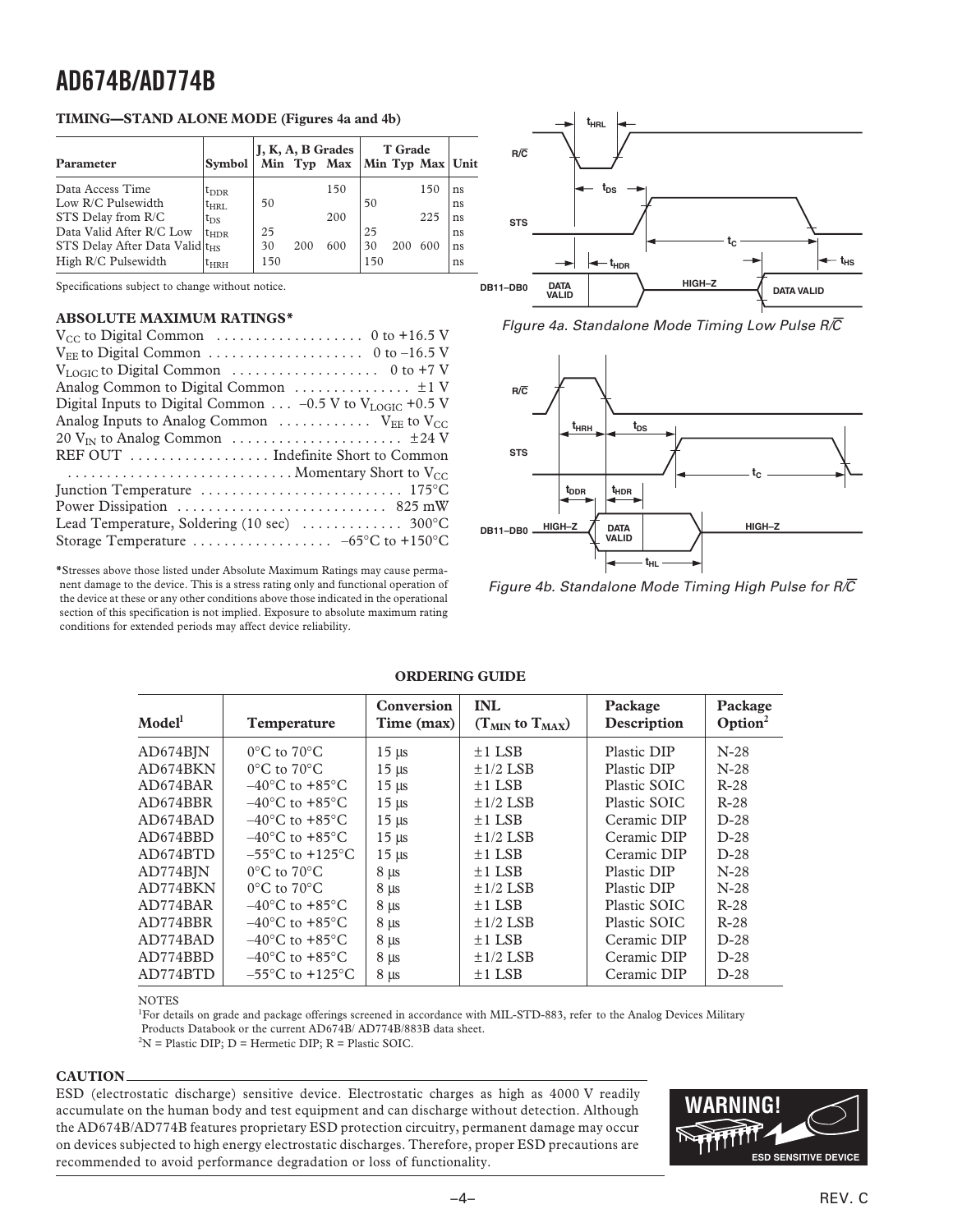#### **DEFINITION OF SPECIFICATIONS Linearity Error**

Linearity error refers to the deviation of each individual code from a line drawn from "zero" through "full scale." The point used as "zero" occurs 1/2 LSB (1.22 mV for 10 V span) before the first code transition (all zeroes to only the LSB "on"). "Full scale" is defined as a level 1 1/2 LSB beyond the last code transition (to all ones). The deviation of a code from the true straight line is measured from the middle of each particular code.

The K, B, and T grades are guaranteed for maximum nonlinearity of  $\pm$  1/2 LSB. For these grades, this means that an analog value that falls exactly in the center of a given code width will result in the correct digital output code. Values nearer the upper or lower transition of the code width may produce the next upper or lower digital output code. The J and A grades are guaranteed to  $\pm$ 1 LSB max error. For these grades, an analog value that falls within a given code width will result in either the correct code for that region or either adjacent one.

Note that the linearity error is not user adjustable.

#### **Differential Linearity Error (No Missing Codes)**

A specification that guarantees no missing codes requires that every code combination appear in a monotonic increasing sequence as the analog input level is increased. Thus every code must have a finite width. The AD674B and AD774B guarantee no missing codes to 12-bit resolution, requiring that all 4096 codes must be present over the entire operating temperature ranges.

#### **Unipolar Offset**

The first transition should occur at a level 1/2 LSB above analog common. Unipolar offset is defined as the deviation of the actual transition from that point. This offset can be adjusted as discussed later. The unipolar offset temperature coefficient specifies the maximum change of the transition point over temperature, with or without external adjustment.

#### **Bipolar Offset**

In the bipolar mode the major carry transition (0111 1111 1111 to 1000 0000 0000) should occur for an analog value 1/2 LSB below analog common. The bipolar offset error and temperature coefficient specify the initial deviation and maximum change in the error over temperature.

#### **Quantization Uncertainty**

Analog-to-digital converters exhibit an inherent quantization uncertainty of  $\pm$ 1/2 LSB. This uncertainty is a fundamental characteristic of the quantization process and cannot be reduced for a converter of given resolution.

#### **Left-Justified Data**

The output data format is left-justified. This means that the data represents the analog input as a fraction of full scale, ranging from 0 to 4095/4096. This implies a binary point 4095 to the left of the MSB.

#### **Full-Scale Calibration Error**

The last transition (from 1111 1111 1110 to 1111 1111 1111) should occur for an analog value 1 1/2 LSB below the nominal full scale (9.9963 V for 10.000 V full scale). The full-scale calibration error is the deviation of the actual level at the last transition from the ideal level. This error, which is typically 0.05% to 0.1% of full scale, can be trimmed out as shown in Figures 7 and 8. The full-scale calibration error over temperature is given with and without the initial error trimmed out. The temperature coefficients for each grade indicate the maximum change in the full-scale gain from the initial value using the internal 10 V reference.

#### **Temperature Drift**

The temperature drift for full-scale calibration, unipolar offset, and bipolar offset specifies the maximum change from the initial (25°C) value to the value at  $T_{MIN}$  or  $T_{MAX}$ .

#### **Power Supply Rejection**

The standard specifications assume use of  $+5.00$  V and  $\pm 15.00$  V or  $\pm 12.00$  V supplies. The only effect of power supply error on the performance of the device will be a small change in the full-scale calibration. This will result in a linear change in all low-order codes. The specifications show the maximum fullscale change from the initial value with the supplies at the various limits.

#### **Code Width**

A fundamental quantity for A/D converter specifications is the code width. This is defined as the range of analog input values for which a given digital output code will occur. The nominal value of a code width is equivalent to 1 least significant bit (LSB) of the full-scale range or 2.44 mV out of 10 V for a 12-bit ADC.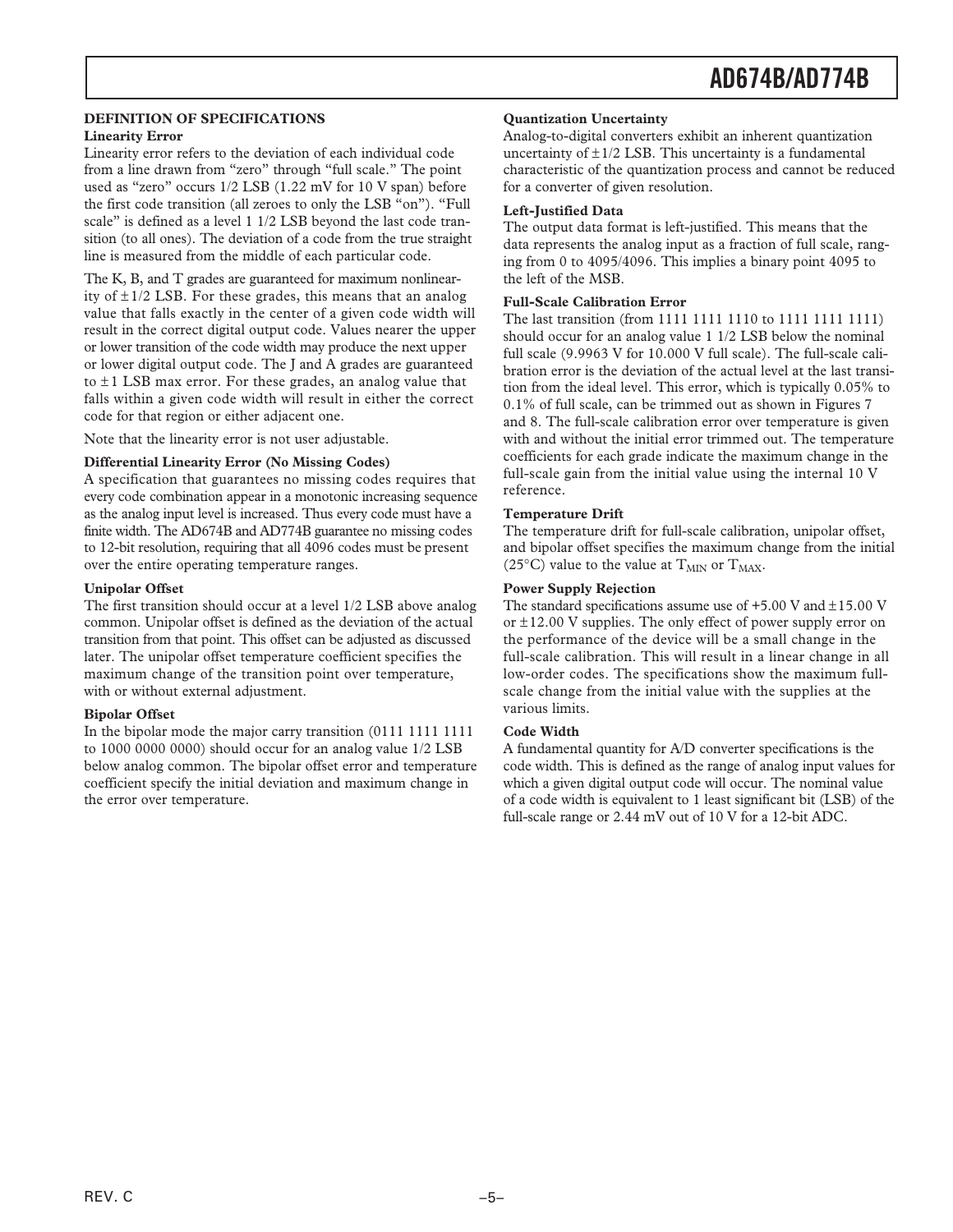#### **PIN CONFIGURATION**



#### **PIN FUNCTION DESCRIPTIONS**

| <b>Symbol</b>          | Pin No.      | Type*          | <b>Name and Function</b>                                                                                                                                                                                                                                                                                                                                                                                      |
|------------------------|--------------|----------------|---------------------------------------------------------------------------------------------------------------------------------------------------------------------------------------------------------------------------------------------------------------------------------------------------------------------------------------------------------------------------------------------------------------|
| <b>AGND</b>            | 9            | $\mathbf{P}$   | Analog Ground (Common)                                                                                                                                                                                                                                                                                                                                                                                        |
| $A_0$                  | 4            | DI             | Byte Address/Short Cycle. If a conversion is started with A <sub>0</sub> Active LOW, a full 12-bit conversion<br>cycle is initiated. If $A_0$ is Active HIGH during a convert start, a shorter 8-bit conversion cycle<br>results. During Read ( $R/\overline{C} = 1$ ) with $12/\overline{8}$ LOW, $A_0 =$ LOW enables the 8 most significant bits,<br>and $A_0$ = HIGH enables DB3–DB0 and sets DB7–DB4 = 0. |
| <b>BIP OFF</b>         | 12           | ${\rm AI}$     | Bipolar Offset. Connect through a 50 $\Omega$ resistor to REF OUT for bipolar operation or to Analog<br>Common for unipolar operation.                                                                                                                                                                                                                                                                        |
| CE                     | 6            | DI             | Chip Enable. Chip Enable is Active HIGH and is used to initiate a convert or read operation.                                                                                                                                                                                                                                                                                                                  |
| $\overline{\text{CS}}$ | 3            | DI             | Chip Select. Chip Select is Active LOW.                                                                                                                                                                                                                                                                                                                                                                       |
| DB11-DB8               | $27 - 24$    | D <sub>O</sub> | Data Bits 11 through 8. In the 12-bit format (see $12\sqrt{8}$ and $A_0$ pins) these pins provide the upper<br>4 bits of data. In the 8-bit format, they provide the upper 4 bits when $A_0$ is LOW and are<br>disabled when $A_0$ is HIGH.                                                                                                                                                                   |
| $DB7-DB4$              | $23 - 20$    | D <sub>O</sub> | Data Bits 7 through 4. In the 12-bit format these pins provide the middle 4 bits of data. In the<br>8-bit format they provide the middle 4 bits when $A_0$ is LOW and all zeroes when $A_0$ is HIGH.                                                                                                                                                                                                          |
| DB3-DB0                | $19 - 16$    | D <sub>O</sub> | Data Bits 3 through 0. In both the 12-bit and 8-bit format these pins provide the lower 4 bits of<br>data when $A_0$ is HIGH; they are disabled when $A_0$ is LOW.                                                                                                                                                                                                                                            |
| <b>DGND</b>            | 15           | $\mathbf{P}$   | Digital Ground (Common)                                                                                                                                                                                                                                                                                                                                                                                       |
| REF OUT                | 8            | AO             | 10 V Reference Output                                                                                                                                                                                                                                                                                                                                                                                         |
| $R/\overline{C}$       | 5            | DI             | Read/Convert. In the full control mode $R\overline{C}$ is Active HIGH for a read operation and Active LOW<br>for a convert operation. In the standalone mode, the falling edge of $R/\overline{C}$ initiates a conversion.                                                                                                                                                                                    |
| <b>REF IN</b>          | 10           | AI             | Reference Input is connected through a 50 $\Omega$ resistor to +10 V Reference for normal operation.                                                                                                                                                                                                                                                                                                          |
| <b>STS</b>             | 28           | D <sub>O</sub> | Status is Active HIGH when a conversion is in progress and goes LOW when the conversion is<br>completed.                                                                                                                                                                                                                                                                                                      |
| $V_{CC}$               | 7            | $\mathbf{P}$   | +12 V/+15 V Analog Supply                                                                                                                                                                                                                                                                                                                                                                                     |
| $\rm V_{EE}$           | 11           | ${\bf P}$      | $-12$ V/ $-15$ V Analog Supply                                                                                                                                                                                                                                                                                                                                                                                |
| <b>VLOGIC</b>          | $\mathbf{1}$ | $\mathbf{P}$   | 5 V Logic Supply                                                                                                                                                                                                                                                                                                                                                                                              |
| $10$ $V_{IN}$          | 13           | ${\rm AI}$     | 10 V Span Input, 0 V to +10 V unipolar mode or $-5$ V to +5 V bipolar mode. When using the<br>20 V Span, 10 V <sub>IN</sub> should not be connected.                                                                                                                                                                                                                                                          |
| $20 V_{IN}$            | 14           | AI             | 20 V Span Input, 0 V to +20 V unipolar mode or $-10$ V to +10 V bipolar mode. When using the<br>10 V Span, 20 V <sub>IN</sub> should not be connected.                                                                                                                                                                                                                                                        |
| $12\sqrt{8}$           | $\mathbf{2}$ | DI             | The $12\sqrt{8}$ pin determines whether the digital output data is to be organized as two 8-bit words<br>$(12\sqrt{8} \text{ LOW})$ or a single 12-bit word $(12\sqrt{8} \text{ HIGH})$ .                                                                                                                                                                                                                     |

\*Types: AI = Analog Input, AO = Analog Output, DI = Digital Input, DO = Digital Output, P = Power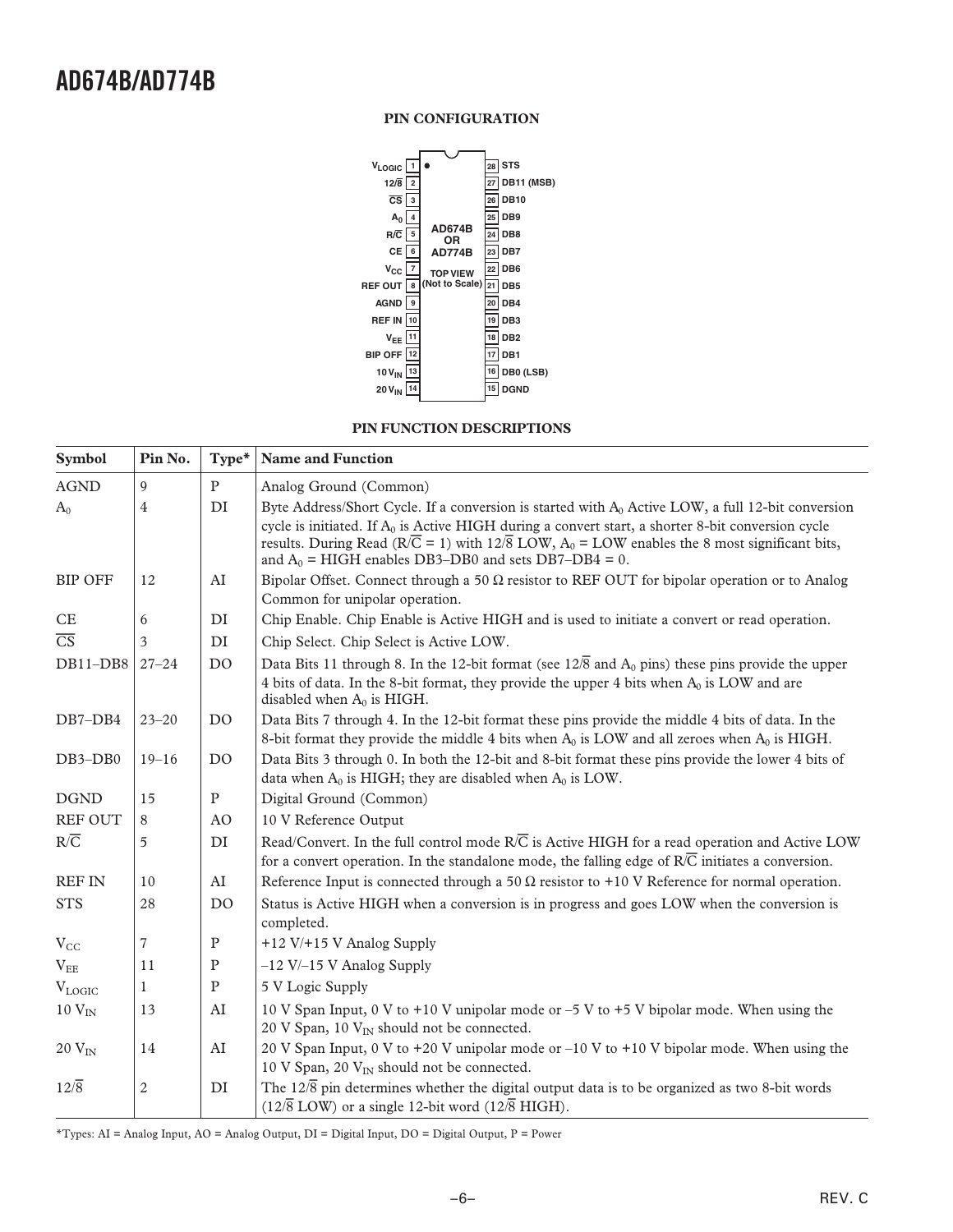#### **CIRCUIT OPERATION**

The AD674B and AD774B are complete 12-bit monolithic A/D converters that require no external components to provide the complete successive-approximation analog-to-digital conversion function. A block diagram is shown in Figure 5.



Figure 5. Block Diagram of AD674B and AD774B

When the control section is commanded to initiate a conversion (as described later) it enables the clock and resets the successive-approximation register (SAR) to all zeroes. Once a conversion cycle has begun, it cannot be stopped or restarted and data is not available from the output buffers. The SAR, timed by the clock, will sequence through the conversion cycle and return an end-of-convert flag to the control section. The control section will then disable the clock, bring the output status flag low, and enable control functions to allow data read by external command.

During the conversion cycle, the internal 12-bit current output DAC is sequenced by the SAR from the most significant bit (MSB) to least significant bit (LSB) to provide an output current that accurately balances the input signal current through the divider network. The comparator determines whether the addition of each successively weighted bit current causes the DAC current sum to be greater or less than the input current; if the sum is less, the bit is left on; if more, the bit is turned off. After testing all the bits, the SAR contains a 12-bit binary code that accurately represents the input signal to within  $\pm 1/2$  LSB.

The temperature-compensated reference provides the primary voltage reference to the DAC and guarantees excellent stability with both time and temperature. The reference is trimmed to 10.00 V  $\pm$  1%; it can supply up to 2.0 mA to an external load in addition to the requirements of the reference input resistor (0.5 mA) and bipolar offset resistor (0.5 mA). Any external load on the reference must remain constant during conversion. The thin-film application resistors are trimmed to match the fullscale output current of the DAC. The input divider network provides a 10 V or 20 V input range. The bipolar offset resistor is grounded for unipolar operation and connected to the 10 V reference for bipolar operation.

#### **DRIVING THE ANALOG INPUT**

The AD674B and AD774B are successive-approximation analogto-digital converters. During the conversion cycle, the ADC input current is modulated by the DAC test current at approximately a 1 MHz rate. Thus it is important to recognize that the signal source driving the ADC must be capable of holding a constant output voltage under dynamically changing load conditions.



Figure 6. Op Amp—ADC Interface

The closed-loop output impedance of an op amp is equal to the open-loop output impedance (usually a few hundred ohms) divided by the loop gain at the frequency of interest. It is often assumed that the loop gain of a follower-connected op amp is sufficiently high to reduce the closed-loop output impedance to a negligibly small value, particularly if the signal is low frequency. However, the amplifier driving the ADC must either have sufficient loop gain at 1 MHz to reduce the closed-loop output impedance to a low value or have low open-loop output impedance. This can be accomplished by using a wideband op amp, such as the AD711.

If a sample-hold amplifier is required, the monolithic AD585 or AD781 is recommended, with the output buffer driving the AD674B or AD774B input directly. A better alternative is the AD1674, which is a 10 µs *sampling* ADC in the same pinout as the AD574A, AD674A, or AD774B and is functionally equivalent.

#### **SUPPLY DECOUPLING AND LAYOUT CONSIDERATION**

It is critical that the power supplies be filtered, well regulated, and free from high-frequency noise. Use of noisy supplies will cause unstable output codes. Switching power supplies is not recommended for circuits attempting to achieve 12-bit accuracy unless great care is used in filtering any switching spikes present in the output. Few millivolts of noise represent several counts of error in a 12-bit ADC.

Decoupling capacitors should be used on all power supply pins; the 5 V supply decoupling capacitor should be connected directly from Pin 1 to Pin 15 (digital common) and the  $+V_{\text{CC}}$  and  $-V_{\text{EE}}$ pins should be decoupled directly to analog common (Pin 9). A suitable decoupling capacitor is a 4.7  $\mu$ F tantalum type in parallel with a 0.1 µF ceramic disc type.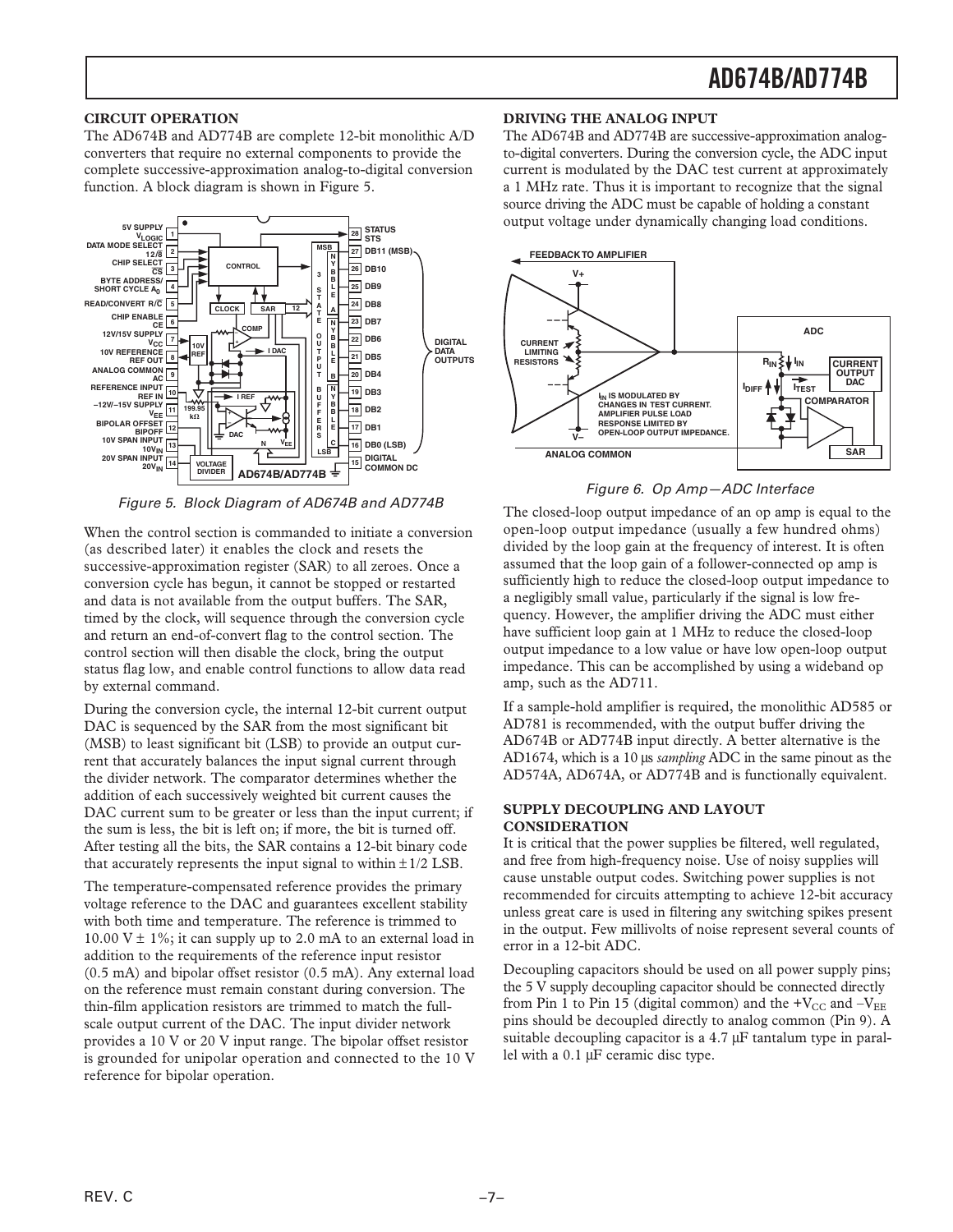Circuit layout should attempt to locate the ADC, associated analog input circuitry, and interconnections as far as possible from logic circuitry. For this reason, the use of wire-wrap circuit construction is not recommended. Careful printed-circuit layout and manufacturing is preferred.

#### **UNIPOLAR RANGE CONNECTIONS FOR THE AD674B AND AD774B**

The AD674B and AD774B contain all the active components required to perform a complete 12-bit A/D conversion. Thus, for most situations, all that is necessary is connection of the power supplies  $(+5 \text{ V}, +12/+15 \text{ V}, \text{ and } -12/–15 \text{ V})$ , the analog input, and the conversion initiation command, as discussed on the next page.



Figure 7. Unipolar Input Connections

All of the thin-film application resistors of the AD674B and AD774B are factory trimmed for absolute calibration. Therefore, in many applications, no calibration trimming will be required. The absolute accuracy for each grade is given in the specification tables. For example, if no trims are used,  $\pm 2$  LSB max zero offset error and ±0.25% (10 LSB) max full-scale error are guaranteed. If the offset trim is not required, Pin 12 can be connected directly to Pin 9; the two resistors and trimmer for Pin 12 are then not needed. If the full-scale trim is not required, a 50  $\Omega$  1% metal film resistor should be connected between Pin 8 and Pin 10.

The analog input is connected between Pins 13 and 9 for a 0 V to 10 V input range, between Pins 14 and 9 for a 0 V to 20 V input range. Input signals beyond the supplies are easily accommodated. For the 10 V span input, the LSB has a nominal value of 2.44 mV; for the 20 V span, 4.88 mV. If a 10.24 V range is desired (nominal 2.5 mV/bit), the gain trimmer (R2) should be replaced by a 50 Ω resistor and a 200 Ω trimmer inserted in series with the analog input to Pin 13 (for a full-scale range of 20.48 V [5 mV/bit] use a 500  $\Omega$  trimmer into Pin 14). The gain trim described below is now done with these trimmers. The nominal input impedance into Pin 13 is 5 kΩ, and into Pin 14 is 10 kΩ.

#### **UNIPOLAR CALIBRATION**

The connections for unipolar ranges are shown in Figure 7. The AD674B or AD774B is trimmed to a nominal 1/2 LSB offset so that the exact analog input for a given code will be in the middle of that code (halfway between the transitions to the codes above and below it). Thus, when properly calibrated, the first transition (from 0000 0000 0000 to 0000 0000 0001) will occur for an input level of  $+1/2$  LSB (1.22 mV for 10 V range).

If Pin 12 is connected to Pin 9, the unit will behave in this manner, within specifications. If the offset trim  $(R1)$  is used, it should be trimmed as above, although a different offset can be set for a particular system requirement. This circuit will give approximately ±15 mV of offset trim range.

The full-scale trim is done by applying a signal 1 1/2 LSB below the nominal full scale (9.9963 for a 10 V range). Trim R2 to give the last transition (1111 1111 1110 to 1111 1111 1111).

#### **BIPOLAR OPERATION**

The connections for bipolar ranges are shown in Figure 8. Again, as for the unipolar ranges, if the offset and gain specifications are sufficient, one or both of the trimmers shown can be replaced by a 50  $\Omega \pm 1\%$  fixed resistor. The analog input is applied as for the unipolar ranges. Bipolar calibration is similar to unipolar calibration. First, a signal 1/2 LSB above negative full scale  $(-4.9988 \text{ V}$  for the  $\pm 5 \text{ V}$  range) is applied and R1 is trimmed to give the first transition (0000 0000 0000 to 0000 0000 0001). Then a signal 1 1/2 LSB below positive full scale  $(+4.9963 \text{ V}$  for the  $\pm 5 \text{ V}$  range) is applied and R2 trimmed to give the last transition (1111 1111 1110 to 1111 1111 1111).



Figure 8. Bipolar Input Connections

#### **GROUNDING CONSIDERATIONS**

The analog common at Pin 9 is the ground reference point for the internal reference and is thus the "high quality" ground for the ADC; it should be connected directly to the analog reference point of the system. To achieve the high-accuracy performance available from the ADC in an environment of high digital noise content, the analog and digital commons must be connected together at the package. In some situations, the digital common at Pin 15 can be connected to the most convenient ground reference point; digital power return is preferred.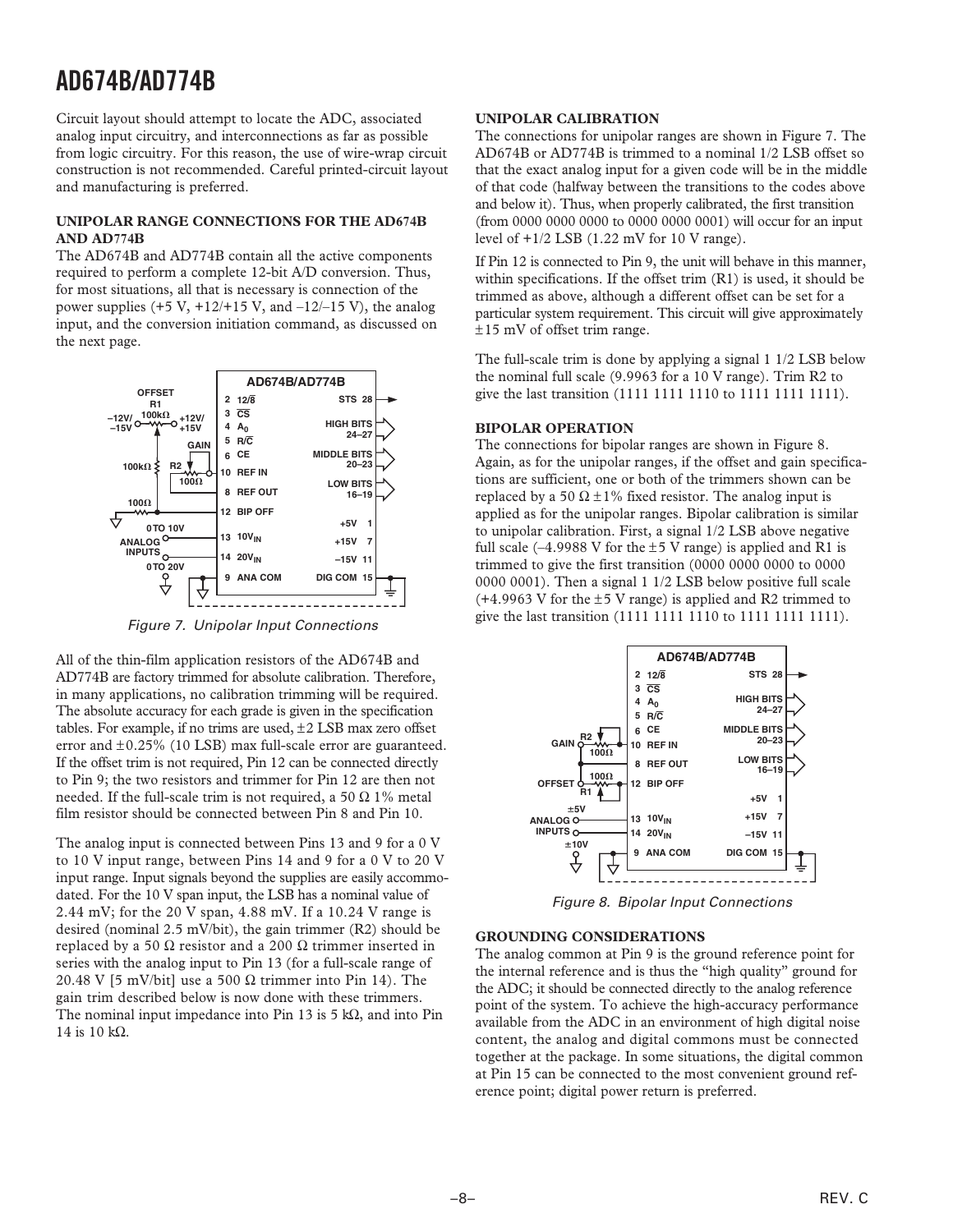

Figure 9. Equivalent Internal Logic Circuitry

#### **CONTROL LOGIC**

The AD674B and AD774B contain on-chip logic to provide conversion initiation and data read operations from signals commonly available in microprocessor systems; this internal logic circuitry is shown in Figure 9.

The control signals CE, *CS*, and R/*C* control the operation of the converter. The state of R/*C* when CE and *CS* are both asserted determines whether a data read ( $R/\overline{C} = 1$ ) or a convert  $(R/\overline{C} = 0)$  is in progress. The register control inputs, A<sub>0</sub> and 12/*8*, control conversion length and data format. If a conversion is started with  $A_0$  low, a full 12-bit conversion cycle is initiated. If  $A_0$  is high during a convert start, a shorter 8-bit conversion cycle results. During data read operations,  $A_0$  determines whether the three-state buffers containing the 8 MSBs of the conversion result  $(A_0 = 0)$  or the 4 LSBs  $(A_0 = 1)$  are enabled. The  $12/\overline{8}$  pin determines whether the output data is to be organized as two 8-bit words (12/*8* tied to DIGITAL COMMON) or a single 12-bit word (12/ $\overline{8}$  tied to V<sub>LOGIC</sub>). In the 8-bit mode, the byte addressed when  $A_0$  is high contains the 4 LSBs from the conversion followed by four trailing zeroes. This organization allows the data lines to be overlapped for direct interface to 8-bit buses without the need for external three-state buffers.

An output signal, STS, indicates the status of the converter. STS goes high at the beginning of a conversion and returns low when the conversion cycle is complete.

#### **Table I. Truth Table**

| <b>CE</b> | $\overline{\text{CS}}$ | $R/\overline{C}$ | 12/8         | $A_0$    | Operation                         |
|-----------|------------------------|------------------|--------------|----------|-----------------------------------|
| $\Omega$  | X                      | X                | X            | X        | None                              |
| X         |                        | $\mathbf{X}$     | $\mathbf{X}$ | X        | None                              |
|           | 0                      | $\theta$         | X            | $\Omega$ | Initiate 12-Bit Conversion        |
|           | $\Omega$               | $\Omega$         | $\mathbf{X}$ |          | Initiate 8-Bit Conversion         |
|           | $\Omega$               |                  |              | X        | Enable 12-Bit Parallel Output     |
|           | $\Omega$               |                  | $\Omega$     | $\Omega$ | Enable 8 Most Significant Bits    |
|           |                        |                  |              |          | Enable 4 LSBs + 4 Trailing Zeroes |

The ADC may be operated in one of two modes, the full-control mode and the standalone mode. The full-control mode uses all the control signals and is useful in systems that address decode multiple devices on a single data bus. The standalone mode is useful in systems with dedicated input ports available. In general, the standalone mode is capable of issuing start-convert commands on a more precise basis and therefore produces higher accuracy results. The following sections describe these two modes in more detail.

#### **FULL-CONTROL MODE**

Chip Enable (CE), Chip Select (*CS*), and Read/Convert (R/*C*) are used to control Convert or Read modes of operation. Either CE or *CS* may be used to initiate a conversion. The state of R/*C* when CE and *CS* are both asserted determines whether a data Read ( $R/\overline{C} = 1$ ) or a Convert ( $R/\overline{C} = 0$ ) is in progress.  $R/\overline{C}$ should be LOW before both CE and  $\overline{CS}$  are asserted; if  $R/\overline{C}$  is HIGH, a Read operation will momentarily occur, possibly resulting in system bus contention.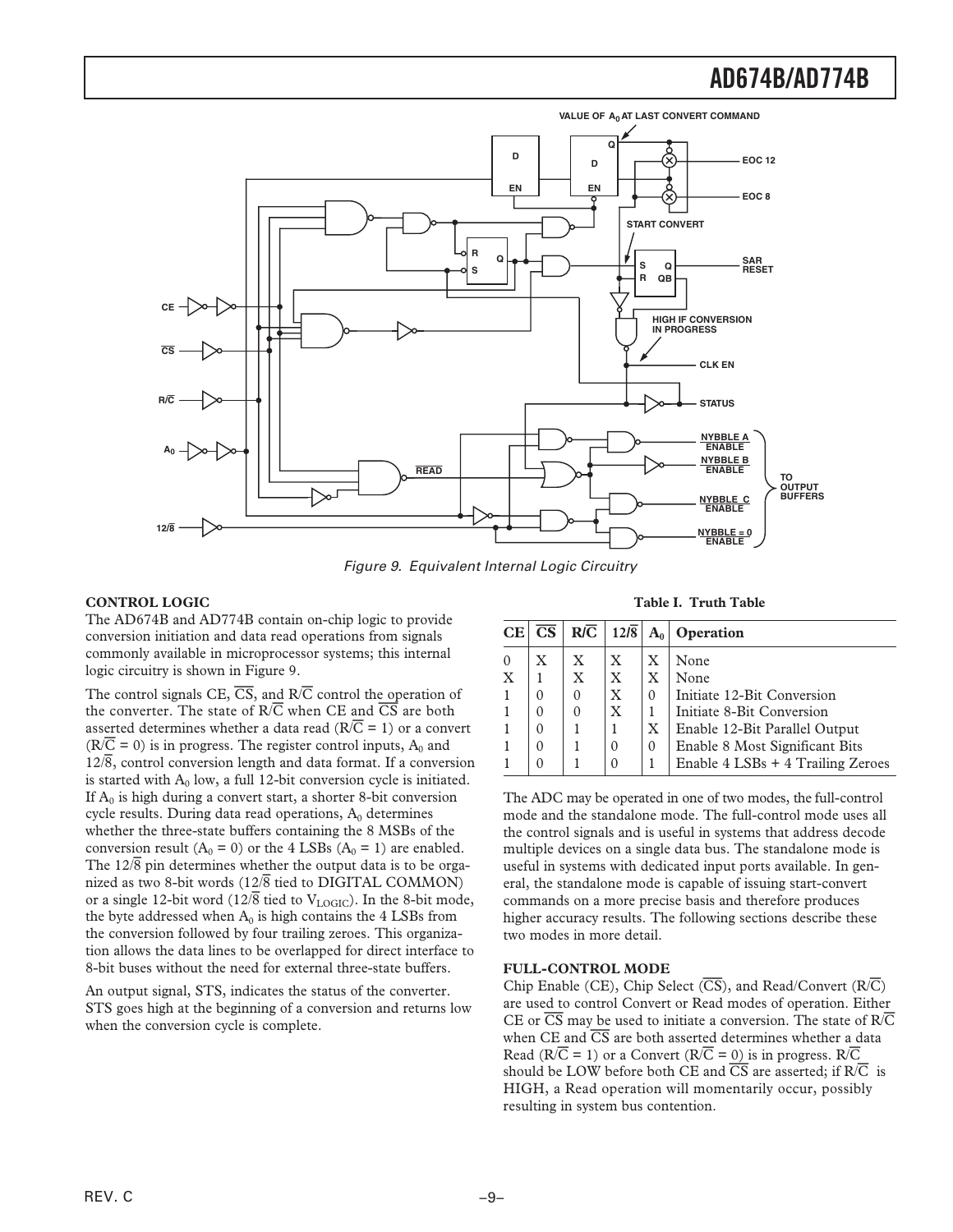#### **STANDALONE MODE**

"Standalone" mode is useful in systems with dedicated input ports available and thus not requiring full bus interface capability. Standalone mode applications are generally able to issue conversion start commands more precisely than full-control mode, resulting in improved accuracy.

CE and  $12\sqrt{8}$  are wired HIGH,  $\overline{CS}$  and  $A_0$  are wired LOW, and conversion is controlled by  $R/\overline{C}$ . The three-state buffers are enabled when R/*C* is HIGH and a conversion starts when R/*C* goes LOW. This gives rise to two possible control signals—a high pulse or a low pulse. Operation with a low pulse is shown in Figure 4a. In this case, the outputs are forced into the high impedance state in response to the falling edge of R/*C* and return to valid logic levels after the conversion cycle is completed. The STS line goes HIGH 200 ns after R/C goes LOW and returns low 600 ns after data is valid.

If conversion is initiated by a high pulse as shown in Figure 4b, the data lines are enabled during the time when  $R/\overline{C}$  is HIGH. The falling edge of  $R/\overline{C}$  starts the next conversion, and the data lines return to three-state (and remain three-state) until the next high pulse of R/*C*.

#### **CONVERSION TIMING**

Once a conversion is started, the STS line goes HIGH. Convert start commands will be ignored until the conversion cycle is complete. The output data buffers can be enabled up to 1.2 µs prior to STS going LOW. The STS line will return LOW at the end of the conversion cycle.

The register control inputs,  $A_0$  and  $12\sqrt{8}$ , control conversion length and data format. If a conversion is started with  $A_0$  LOW, a full 12-bit conversion cycle is initiated. If  $A_0$  is HIGH during a convert start, a shorter 8-bit conversion cycle results.

During data read operations,  $A_0$  determines whether the threestate buffers containing the 8 MSBs of the conversion result  $(A_0 = 0)$  or the 4 LSBs  $(A_0 = 1)$  are enabled. The  $12\sqrt{8}$  pin determines whether the output data is to be organized as two 8-bit words (12/*8* tied LOW) or a single 12-bit word (12/*8* tied HIGH). In the 8-bit mode, the byte addressed when  $A_0$  is high contains the 4 LSBs from the conversion followed by four trailing zeroes. This organization allows the data lines to be overlapped for direct interface to 8-bit buses without the need for external three-state buffers.

#### **GENERAL A/D CONVERTER INTERFACE CONSIDERATIONS**

A typical A/D converter interface routine involves several operations. First, a write to the ADC address initiates a conversion. The processor must then wait for the conversion cycle to complete, since most integrated circuit ADCs take longer than one instruction cycle to complete a conversion. Valid data can, of course, only be read after the conversion is complete. The AD674B and AD774B provide an output signal (STS) which indicates when a conversion is in progress. This signal can be polled by the processor by reading it through an external threestate buffer (or other input port). The STS signal can also generate an interrupt upon completion of conversion if the system timing requirements are critical and the processor has other tasks to perform during the ADC conversion cycle. Another possible time-out method is to assume that the ADC will take its maximum conversion time to convert, and insert a sufficient number of "no-op" instructions to ensure that this amount of processor time is consumed.

Once conversion is complete, the data can be read. For converters with more data bits than are available on the bus, a choice of data formats is required, and multiple read operations are needed. The AD674B and AD774B include internal logic to permit direct interface to 8-bit and 16-bit data buses, selected by the  $12\sqrt{8}$  input. In 16-bit bus applications ( $12\sqrt{8}$  high) the data lines (DB11 through DB0) may be connected to either the 12 most significant or 12 least significant bits of the data bus. The remaining 4 bits should be masked in software. The interface to an 8-bit data bus (12/*8* low) is done in a left-justified format. The even address  $(A_0 \text{ low})$  contains the 8 MSBs (DB11 through DB4). The odd address  $(A_0$  high) contains the  $4$  LSBs (DB3 through DB0) in the upper half of the byte, followed by four trailing zeroes, thus eliminating bit masking instructions.

It is not possible to rearrange the output data lines for right-justified 8-bit bus interface.

|                                                                                                                                                            | D7 |             |                                                                          |   |  | D0 |
|------------------------------------------------------------------------------------------------------------------------------------------------------------|----|-------------|--------------------------------------------------------------------------|---|--|----|
| $\begin{array}{c c c c c c c c} \ \hline & & & & \ \hline & & & \ \hline & & & \ \hline & & & \ \hline \end{array}$ (MSB) DB10 DB9 DB8 DB7 DB7 DB6 DB5 DB4 |    |             |                                                                          |   |  |    |
| XXX1<br>$(ODD$ ADDR)                                                                                                                                       |    | DB3 DB2 DB1 | $\left  \begin{array}{c} \text{DB0} \\ \text{(LSB)} \end{array} \right $ | 0 |  |    |

Figure 10. Data Format for 8-Bit Bus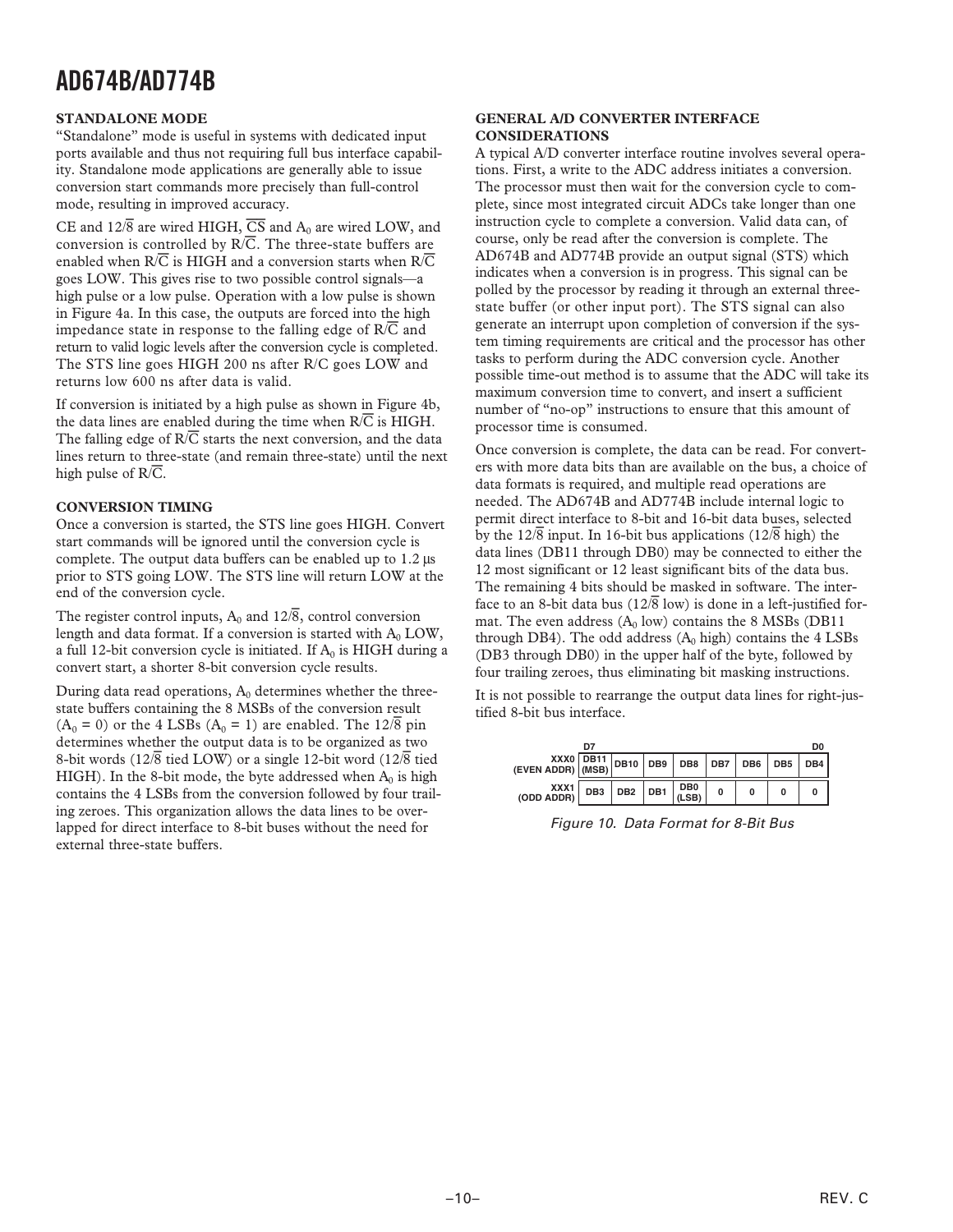#### **OUTLINE DIMENSIONS**

Dimensions shown in inches and (mm).



**28-Lead Plastic DIP Package (N-28)**



**28-Lead Wide Body SOIC Package (R-28)**